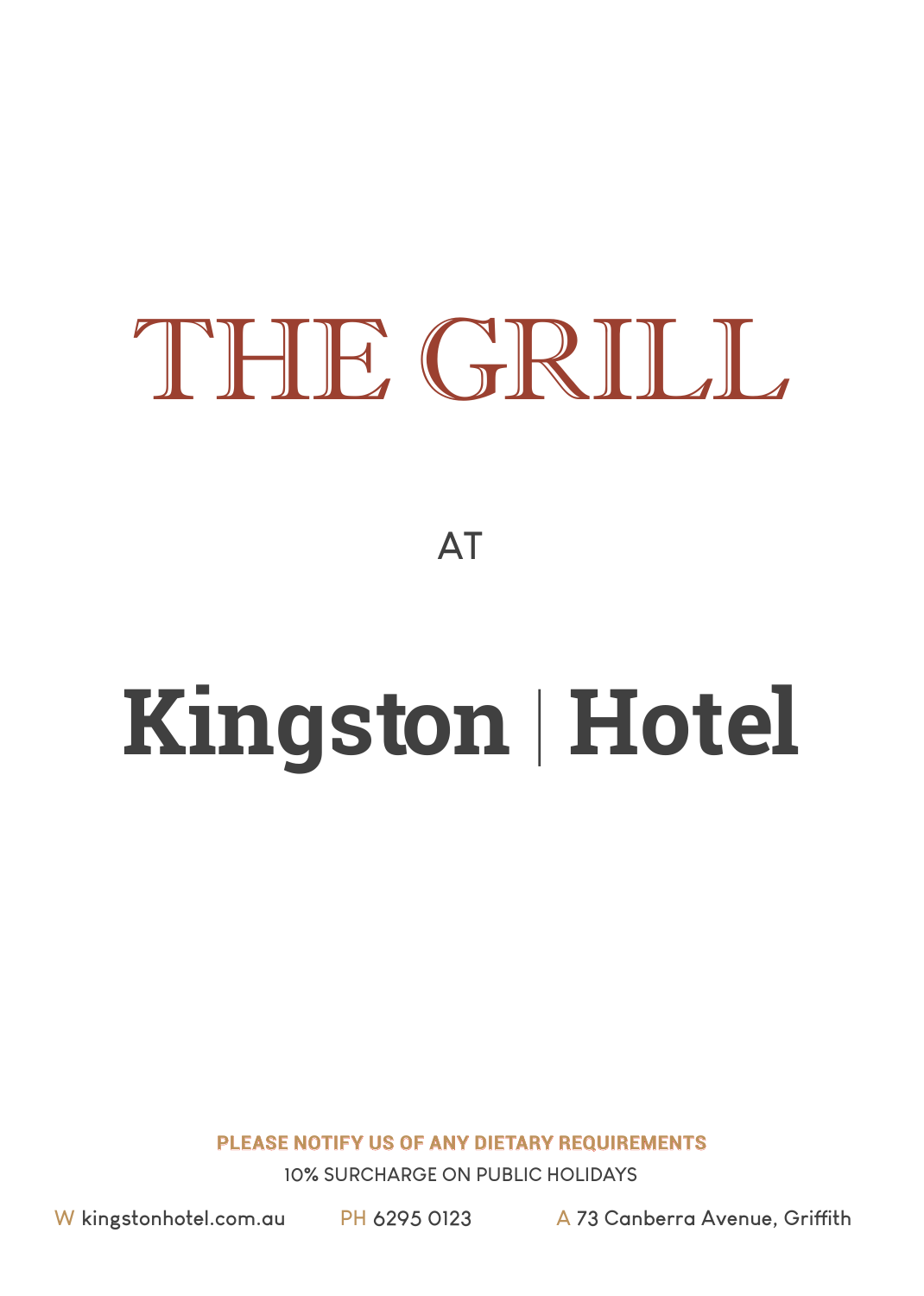#### **STARTERS**

Mussels, white wine, chilli, garlic, fresh bread, Pepe Saya butter ½kg \$20.9 / 1kg \$30.9

Sydney Rock Oysters ½doz natural \$17.5 doz natural \$35 GF ½doz Kilpatrick \$18.5 doz Kilpatrick \$36

Italian bread & Pepe Saya butter \$5

Garlic bread \$6

#### FROM THE GRILL

Angus scotch fillet 250g \$29 / 350g \$37 GF on req

Angus rump 200g \$18 / 400g \$26 GF on req

Cattleman's cutlet 400g \$36 GF on req

Angus porterhouse 350g \$34 GF on req

T-Bone 400g \$33 GF on req

Choose two beef or pork sausages \$17 GF on req

Add a sausage to any of the above grill meals \$5 GF on reg

Grilled chicken breast with coriander chimichurri \$23 GF on req

Grilled chilli & lime trout fillets \$29 GF on req

Choose your potato: chips, creamy mash GF or crunchy chat potatoes w/ rosemary

Choose your green: salad GF or seasonal vegetables tossed in garlic and butter GF

more than 2 sides add \$3 per side

Choose your house made sauce: red wine jus, gravy, mushroom, pepper, diane, café de Paris butter GF More than two sauces add \$1

Extra sauces: seafood Sauce \$5 GF, chimi churri \$2 GF

Add complementary mustard: Hot English, Seeded, Dijon, American, French

## EXTRA SIDES TO SHARE

Sauteed mixed mushrooms \$8 GF & V